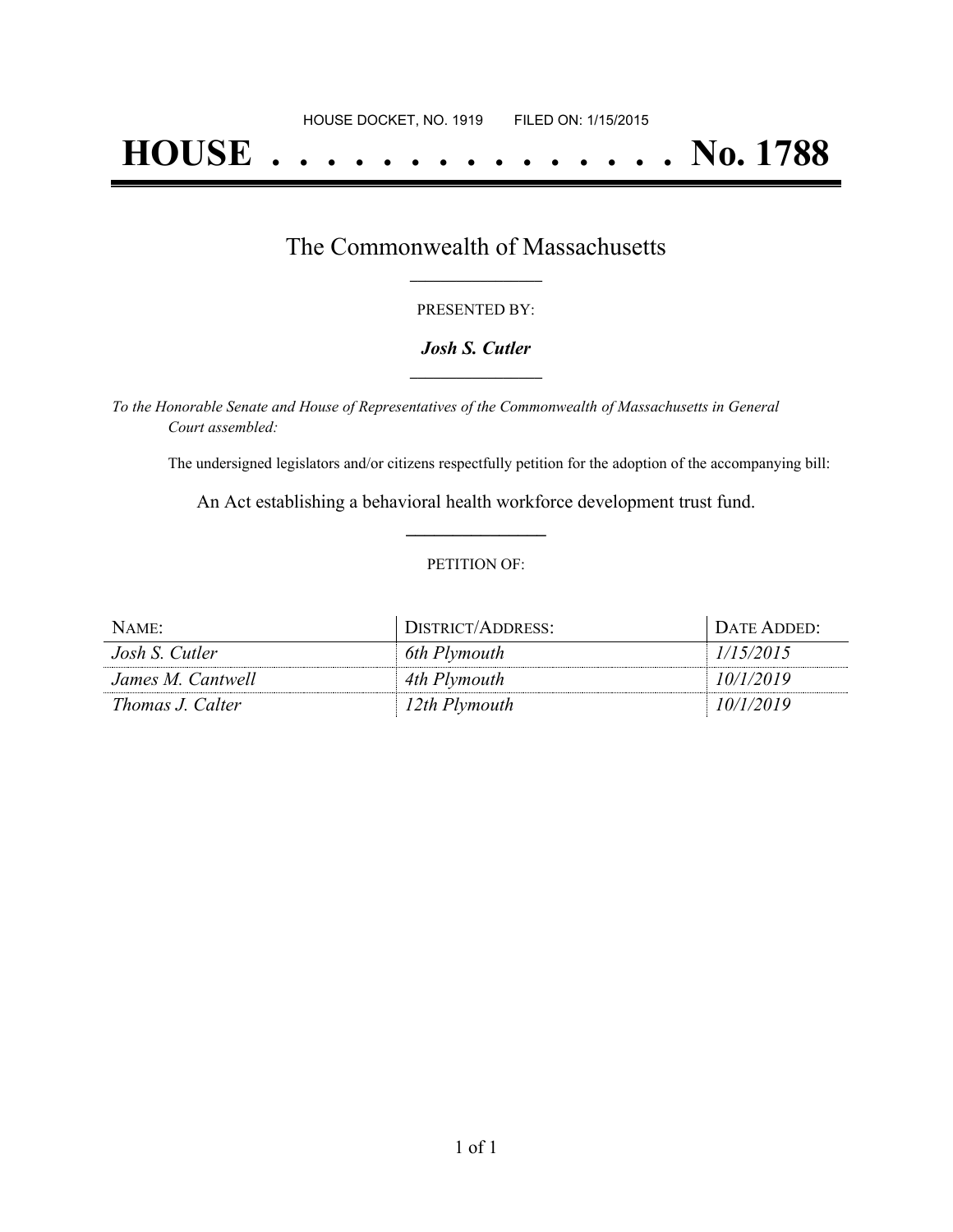## **HOUSE . . . . . . . . . . . . . . . No. 1788**

By Mr. Cutler of Duxbury, a petition (accompanied by bill, House, No. 1788) of Josh S. Cutler, James M. Cantwell and Thomas J. Calter relative to establishing a behavioral health workforce development trust fund. Mental Health and Substance Abuse.

### The Commonwealth of Massachusetts

**In the One Hundred and Eighty-Ninth General Court (2015-2016) \_\_\_\_\_\_\_\_\_\_\_\_\_\_\_**

**\_\_\_\_\_\_\_\_\_\_\_\_\_\_\_**

An Act establishing a behavioral health workforce development trust fund.

Be it enacted by the Senate and House of Representatives in General Court assembled, and by the authority *of the same, as follows:*

| $\mathbf{1}$ | SECTION 1. Notwithstanding any general or special law to the contrary, there shall be                |
|--------------|------------------------------------------------------------------------------------------------------|
| 2            | established and set up on the books of the commonwealth a separate fund to be known as the           |
| 3            | Massachusetts Behavioral Health Workforce Development Trust Fund to which shall be credited          |
| 4            | any appropriations, bond proceeds or other monies authorized by the general court and                |
| 5            | specifically designated to be credited thereto, and additional funds, including federal grants or    |
| 6            | loans or private donations. Any balance in the fund at the close of a fiscal year shall be available |
| 7            | for expenditure in subsequent fiscal years and shall not revert to the General Fund.                 |
| 8            | Amounts credited to the fund shall be expended for the purposes or providing                         |
| 9            | competitive grant system for clinical supervision services of behavior health providers and to       |
| 10           | enhance professional development opportunities in the mental health field.                           |
| 11           | SECTION 2. The Massachusetts Behavioral Health Workforce Development Trust Fund                      |
| 12           | shall be comprised of the following: the Commissioner of the Department of Mental Health or          |
|              |                                                                                                      |